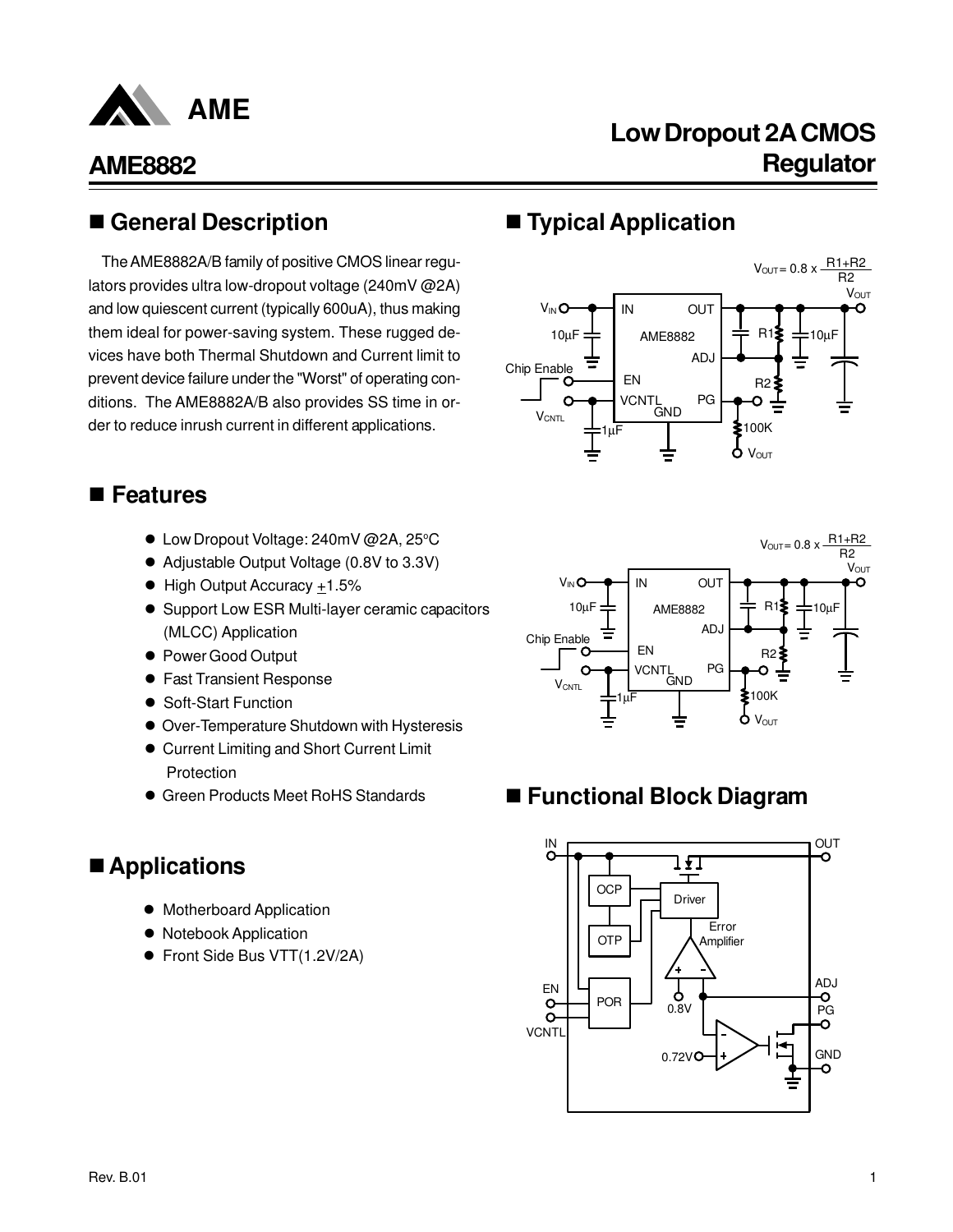

# **Low Dropout 2A CMOS AME8882 Regulator**



■ Pin Configuration

|                | <b>Pin Number</b> | <b>Pin Name</b> | <b>Pin Description</b>                                                                                     |
|----------------|-------------------|-----------------|------------------------------------------------------------------------------------------------------------|
| $SOP-8/PP$     | <b>DFN-10B</b>    |                 |                                                                                                            |
|                | 5                 | PG              | Power Good Open Drain Output.                                                                              |
| $\mathbf{2}$   | 6                 | EN              | Enable Input (Active-High).                                                                                |
| 3              | 7,8,9             | IN              | Input Voltage.                                                                                             |
| $\overline{4}$ | 10                | <b>VCNTL</b>    | Control Input Voltage.                                                                                     |
| 5              | N/A               | NC.             | No Internal Connection.                                                                                    |
| 6              | 1, 2, 3           | OUT             | Output Voltage.                                                                                            |
| 7              | 4                 | ADJ             | Set the outpot voltage by the external feedback resistors.<br>$V_{OUT} = 0.8V \times \frac{(R1 + R2)}{R2}$ |
| 8              | 11                | <b>GND</b>      | Ground.                                                                                                    |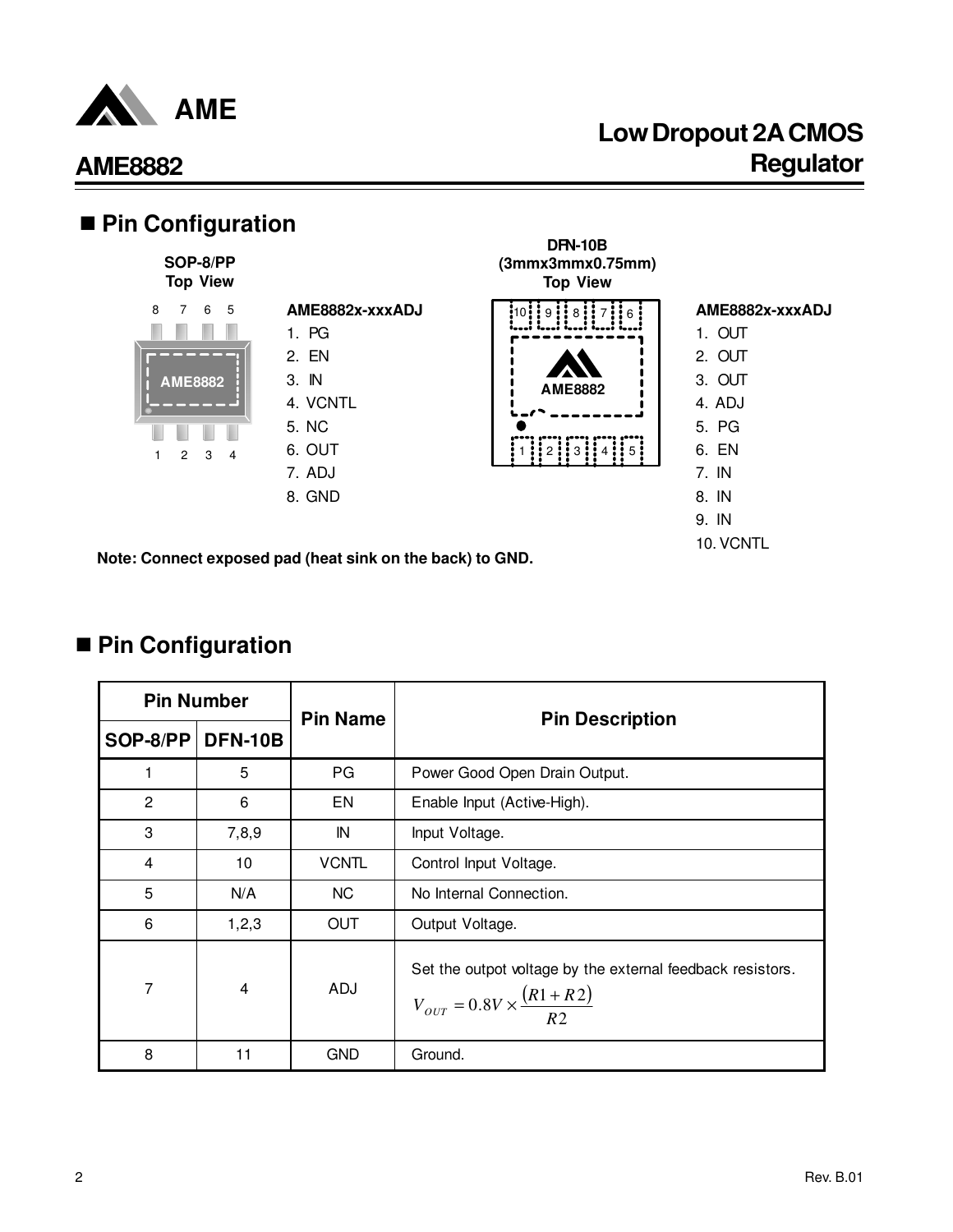

## **n** Ordering Information



| <b>Enable Pin Function</b>                           | <b>Pin Configuration</b>                                                                                                                                                                                       | Package Type        | <b>Number of Pins</b> | <b>Output Voltage</b> |
|------------------------------------------------------|----------------------------------------------------------------------------------------------------------------------------------------------------------------------------------------------------------------|---------------------|-----------------------|-----------------------|
| A: Internal Pull High<br><b>B: Internal Pull Low</b> | 1. PG<br>A<br>(SOP-8/PP) 2. EN<br>3. IN<br>4. VCNTL<br>5. NC<br>6. OUT<br>7. ADJ<br>8. GND<br>1. OUT<br>A<br>2. OUT<br>(DFN-10B)<br>3. OUT<br>4. ADJ<br>5. PG<br>6. EN<br>7. IN<br>8. IN<br>9. IN<br>10. VCNTL | V: DFN<br>Z: SOP/PP | A: 8<br>B: 10         | ADJ: Adjustable       |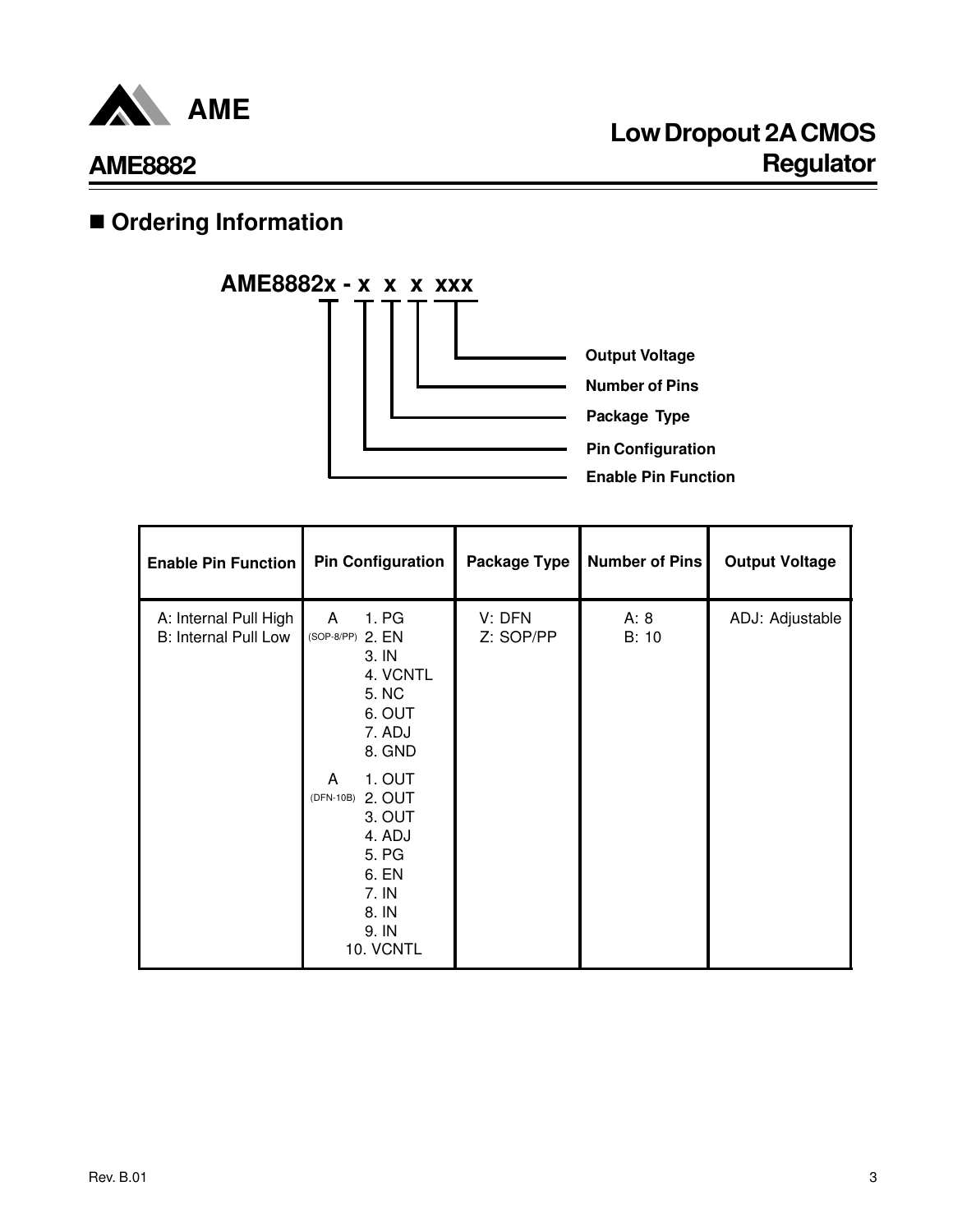

## n **Absolute Maximum Ratings**

| <b>Parameter</b>                         | <b>Maximum</b>          | <b>Unit</b>  |
|------------------------------------------|-------------------------|--------------|
| Control Input Voltage, V <sub>CNTL</sub> | $3$ to $6$              |              |
| Power Input Voltage, V <sub>IN</sub>     | 1 to $6$                | ٧            |
| Output Voltage, V <sub>OUT</sub>         | GND-0.3 to $V_{IN}+0.3$ |              |
| <b>Other Pins</b>                        | -0.3 to $V_{CNT1}$ +0.3 |              |
| Electrostatic Discharge (HBM)            | 1500                    | v            |
| Electrostatic Discharge (MM)             | 200                     | V            |
| Electrostatic Discharge (CDM)            | 1000                    |              |
| Junction Temperature                     | 150                     | $^{\circ}$ C |
| Storage Temperature Range                | $-65$ to $+150$         |              |

# n **Recommended Operating Conditions**

| <b>Parameter</b>             | <b>Symbol</b>                | Rating          | <b>Unit</b>  |
|------------------------------|------------------------------|-----------------|--------------|
| Power Input Voltage          | $\mathsf{V}_{\mathsf{IN}}$   | 1 to 5.5        |              |
| <b>Control Input Voltage</b> | $\mathsf{V}_{\mathsf{CNTL}}$ | 3V to 5.5       |              |
| Ambient Temperature Range    | ΙA                           | $-40$ to $+85$  | °C           |
| Junction Temperature Range   |                              | $-40$ to $+125$ | $^{\circ}$ C |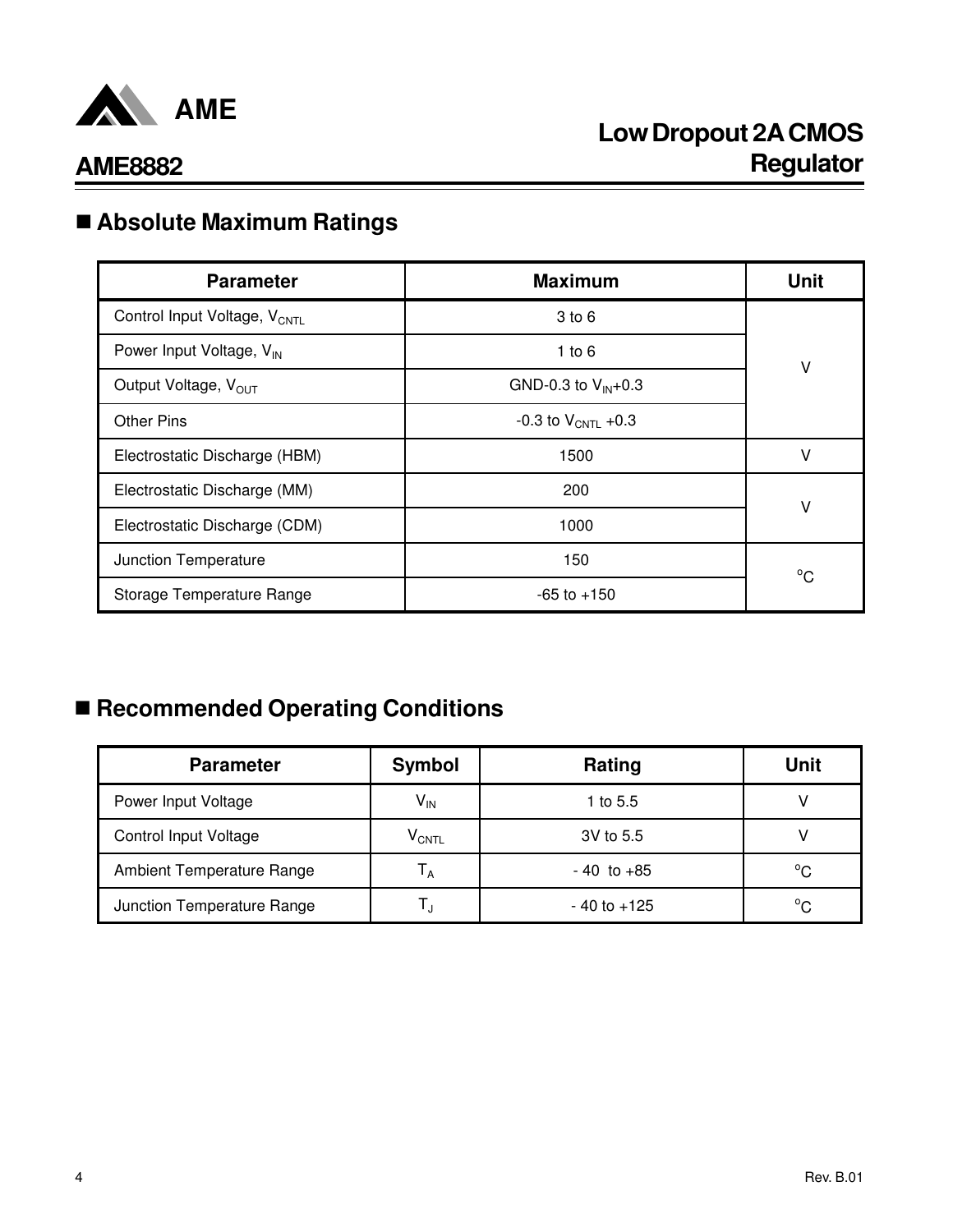

# **Low Dropout 2A CMOS Regulator**

### **AME8882**

## n **Thermal Information**

| <b>Parameter</b>                      | Package  | <b>Die Attach</b>       | <b>Symbol</b>        | <b>Maximum</b> | <b>Unit</b>      |  |
|---------------------------------------|----------|-------------------------|----------------------|----------------|------------------|--|
| <b>Thermal Resistance</b>             | SOP-8/PP |                         |                      | 19             |                  |  |
| (Junction to Case)                    | DFN-10B  |                         | $\theta_{\text{JC}}$ | 8.5            | $^{\circ}$ C / W |  |
| <b>Thermal Resistance</b>             | SOP-8/PP | <b>Conductive Epoxy</b> | $\theta_{JA}$        | 84             |                  |  |
| (Junction to Ambient)                 | DFN-10B  |                         |                      | 65             |                  |  |
| Power Dissipation                     | SOP-8/PP |                         | $P_D$                | 1450           | mW               |  |
|                                       | DFN-10B  |                         |                      | 1540           |                  |  |
| Lead Temperature (Soldering 10 Sec)** | 260      | $^{\circ}C$             |                      |                |                  |  |

 $^{\star}$  Measure  $\theta_{\text{JC}}$  on backside center of Exposed Pad.

\*\* MIL-STD-202G210F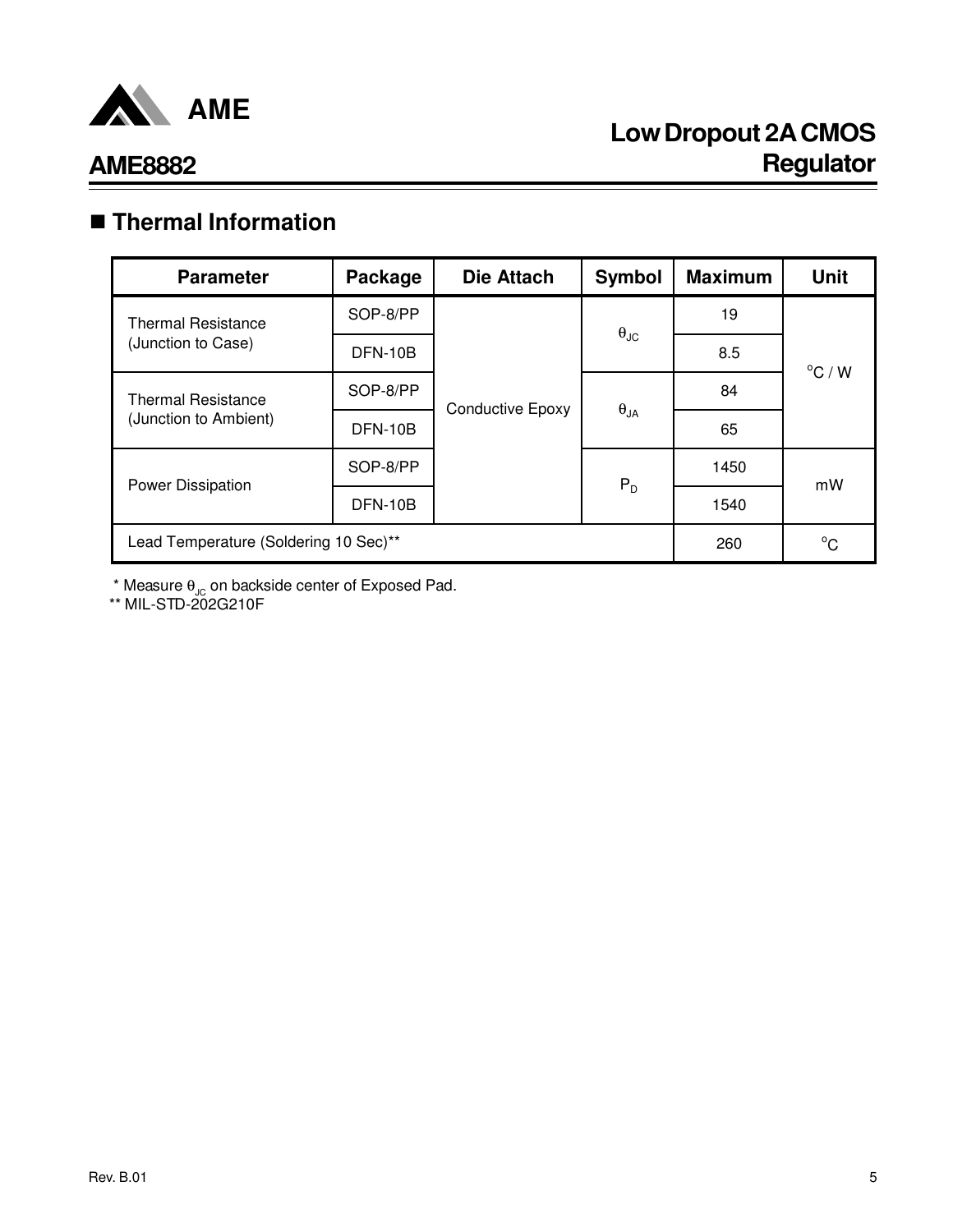

## n **Electrical Specifications**

 ${\sf V}_{\sf IN}$ = ${\sf V}_{\sf OUT(NOM)}$  +0.5V,  ${\sf V}_{\sf CNTL}$ = ${\sf V}_{\sf EN}$ =5V, I<sub>OUT</sub>=1mA, and  ${\sf C}_{\sf OUT}$ =10µF,  ${\sf C}_{\sf IN}$ =10µF, unless otherwise noted. Typical values are at T $_{\rm A}$ =25°C.

| <b>Parameter</b>                            |                 | Symbol                     | <b>Test Condition</b>                                                                                           | Min          | <b>Typ</b> | <b>Max</b>            | <b>Units</b>  |
|---------------------------------------------|-----------------|----------------------------|-----------------------------------------------------------------------------------------------------------------|--------------|------------|-----------------------|---------------|
| <b>Supply Input Voltage</b>                 |                 |                            |                                                                                                                 |              |            |                       |               |
| Power Input Voltage Range                   |                 | $V_{IN}$                   |                                                                                                                 | $\mathbf{1}$ |            | 5.5                   |               |
| Control Input Voltage Range                 |                 | $V_{\text{CNTL}}$          |                                                                                                                 | 3            |            | 5.5                   | $\vee$        |
| POR Threshold                               |                 |                            |                                                                                                                 |              | 2.7        |                       |               |
| <b>POR Hysteresis</b>                       |                 |                            |                                                                                                                 |              | 0.2        |                       |               |
| Quiescent Current                           |                 |                            | $V_{CNTL} = 5.5V$                                                                                               |              | 0.6        | 1.2                   | mA            |
| <b>Feedback Voltage</b>                     |                 |                            |                                                                                                                 |              |            |                       |               |
| Reference Voltage                           |                 | $V_{ADJ}$                  |                                                                                                                 | 0.788        | 0.8        | 0.812                 | $\vee$        |
| Dual Power Output Voltage Range             |                 |                            | $V_{CNTL} = 5V$ , $V_{IN} = 3.3V$                                                                               | 0.8          |            | $V_{IN}$ - $V_{DROP}$ |               |
| Power Input Line Regulation                 |                 | $\Delta V_{LINE\_IN}$      | $1.2V < V_{IN} < 4.5V$<br>$V_{CNTL} = V_{EN} = 5V$<br>$I_{\text{OUT}} = 0A$ , $V_{\text{OUT}} = V_{\text{ADJ}}$ |              | 0.01       | 0.1                   | $\frac{9}{6}$ |
| Load Regulation                             |                 | $\Delta\rm{V}_{\rm{LOAD}}$ | $I_{\text{OUT}} = 0A - 2A$                                                                                      |              | 0.8        | 1.5                   | %A            |
| Dropout Voltage                             |                 | V <sub>DROP</sub>          | $I_{\text{OUT}}=2A, V_{\text{CNTL}}=V_{\text{EN}}=5.0V$<br>$V_{OUT} = V_{ADJ}$                                  |              | 240        | 300                   | mV            |
| $V_{OUT}$ Discharge $R_{DS(ON)}$            |                 |                            | EN=Low                                                                                                          |              | 150        |                       | Ω             |
| <b>Enable</b>                               |                 |                            |                                                                                                                 |              |            |                       |               |
| EN Pin Voltage High                         |                 | $V_{ENH}$                  |                                                                                                                 | 1.4          |            |                       | $\vee$        |
| EN Pin Voltage Low                          |                 | $V_{ENL}$                  |                                                                                                                 |              |            | 0.8                   |               |
| <b>EN Input Current</b>                     |                 | $I_{EN}$                   | $V_{\text{CNTL}} = V_{\text{EN}} = 5V$                                                                          |              | 10         | 12                    |               |
| <b>Control Input Current</b><br>in Shutdown | <b>AME8882A</b> | <b>I</b> SHDN              | $V_{EN} = 0V$                                                                                                   |              | 5          | 10                    | $\mu$ A       |
|                                             | <b>AME8882B</b> | $I_{\text{SHDN}}$          | $V_{EN} = 0V$                                                                                                   |              | 0.1        | $\mathbf{1}$          |               |
| Soft Start Time                             |                 |                            |                                                                                                                 |              | 1.4        | 3                     | ms            |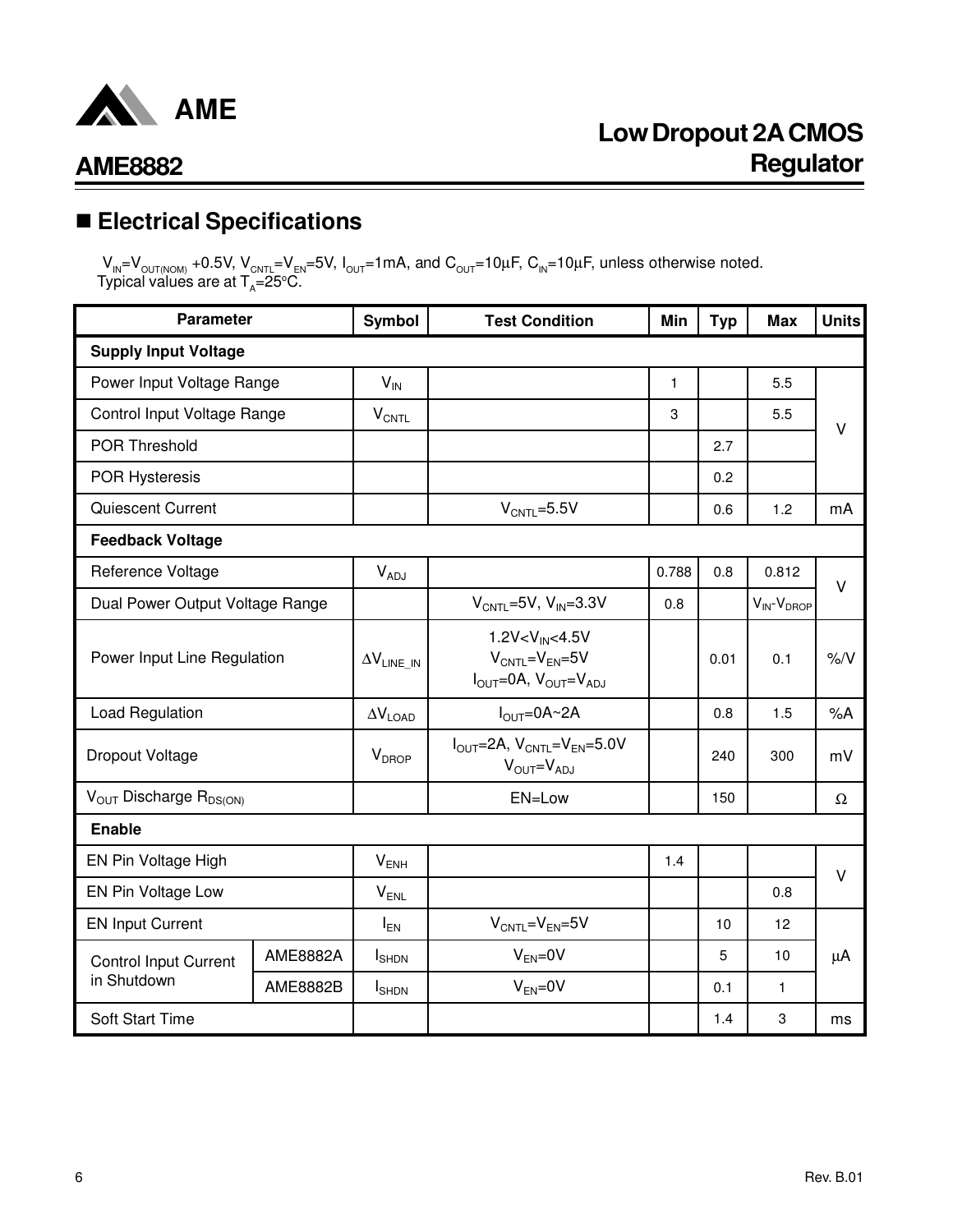

# ■ Electrical Specifications (Contd.)

| <b>Parameter</b>                           | Symbol           | <b>Test Condition</b> | Min | <b>Typ</b> | Max | <b>Units</b> |
|--------------------------------------------|------------------|-----------------------|-----|------------|-----|--------------|
| <b>Power Good and Delay</b>                |                  |                       |     |            |     |              |
| PG Threshold Voltage for<br>Power Good     |                  | $V_{FB}$ Rising       |     | 90         |     | $\%$         |
| PG Threshold Voltage for<br>Power Not Good |                  | $V_{FB}$ Falling      |     | 80         |     |              |
| PG Low Voltage                             |                  | PG sinks 5mA          |     | 0.35       | 0.7 | v            |
| PG Delay Time                              |                  |                       | 1.5 | 3          | 5   | mS           |
| <b>Protection Function</b>                 |                  |                       |     |            |     |              |
| <b>Current Limit</b>                       | <sup>I</sup> LIM |                       | 3   |            |     | A            |
| <b>Short Circuit Current</b>               |                  | $V_{\text{OUT}}<0.3V$ |     | 1.5        |     |              |
| <b>Thermal Shutdown Temperature</b>        | $T_{SD}$         |                       |     | 160        |     | $^{\circ}$ C |
| Thermal Shutdown Hysteresis                | $\Delta T_{SD}$  |                       |     | 30         |     |              |

Note 1. Quiescent Current is defined by l<sub>o</sub>=I<sub>IN</sub>-I<sub>ouT</sub>(I<sub>ouT</sub>=0mA)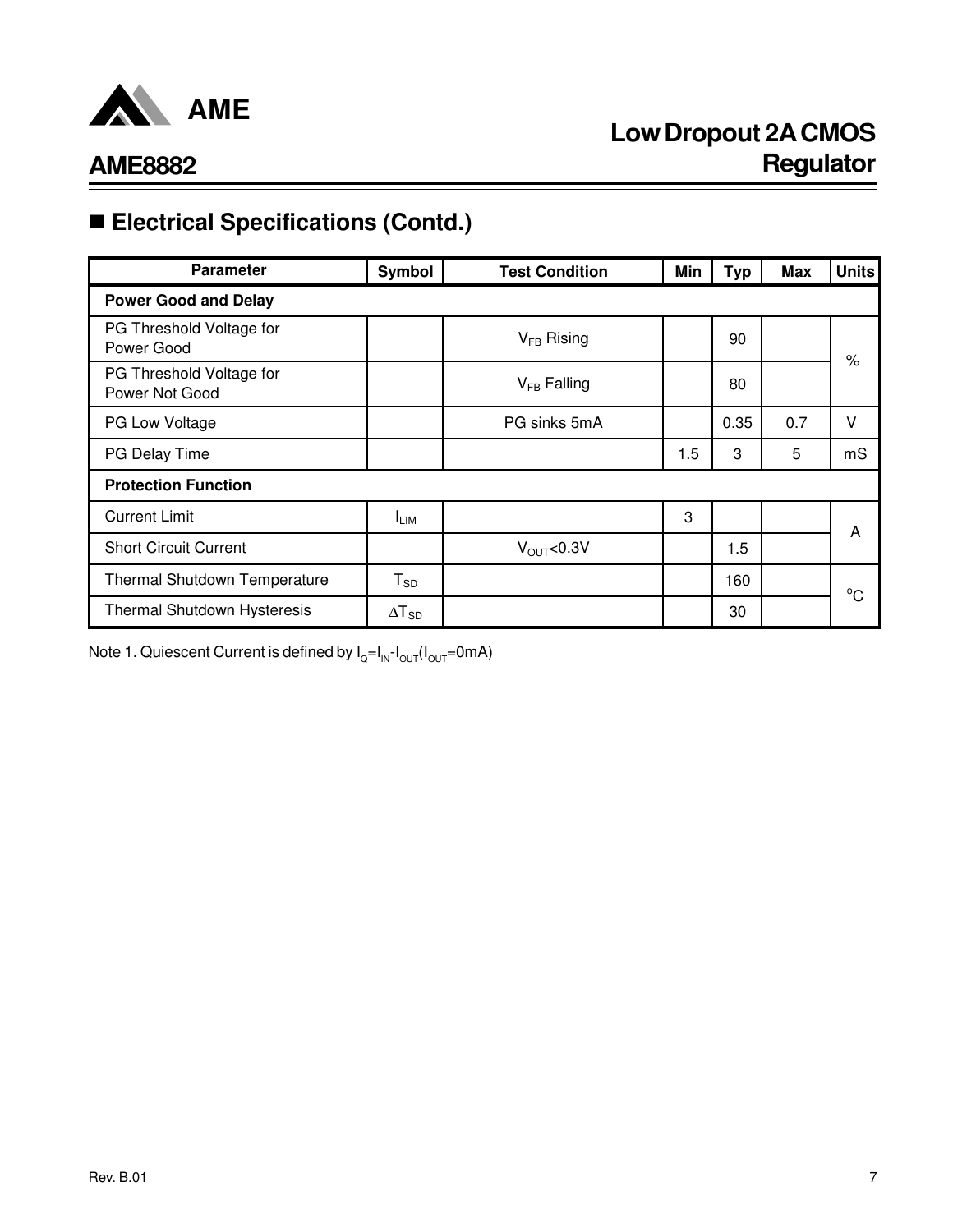

### ■ Detailed Description **■ Short Circuit Current-Limit**

The AME8882A/B family of positive CMOS linear regulators provides ultra low-dropout voltage, high output current with low ground current, very low input voltage and very low dropout voltage at up to 2A. It operates with a VIN as low as 1V and VCNTL voltage 3V with output voltage programmable as low as 0.8V.

### **Enable**

The AME8882A/B has a dedicated enable pin, when this pin is in the logic low condition, the MOS pass transistor shuts off, and all internal circuits are powered down.

For AME8882A, the EN pin is pulled up by an internal resistor to enable normal operation. So the regulator will be turn on when EN pin is floating. It is not necessary to use an external pull up resistor to save cost.

For AME8882B, the EN pin is pulled low by an internal resistor to enable normal operation. So the regulator will be turn off when EN pin is floating. It is not necessary to use an external pull low resistor to save cost.

### **Soft-Start**

The AME8882A/B features a soft start function that limits inrush current. The soft start time is typically 1.4ms.

### **Current-Limit**

The AME8882A/B contains an independent current limit and short circuit current protection to prevent damage during fault conditions. The current limit monitors and controls the pass transistor's gate voltage, limiting the output current to higher than 3A.

The short circuit current-limit function reduces the current-limit level down to 1.5A (typical) when short circuit conditions.

### **Thermal Shutdown**

A thermal shutdown circuit limits the junction temperature of AME8882A/B. When the junction temperature exceeds 160°C, the over-temperature protection circuit turns off the pass transistor allowing the device to cool down, The pass transistor turns on again after the junction temperature cools by 30°C.

### **Power Good and Delay**

The power good function is an open-drain output. Connects a 100kΩ pull up resistor to VOUT to obtain an output voltage. The PG pin will go high 3mS (typ) after the output voltage arrives at 90% of normal output voltage.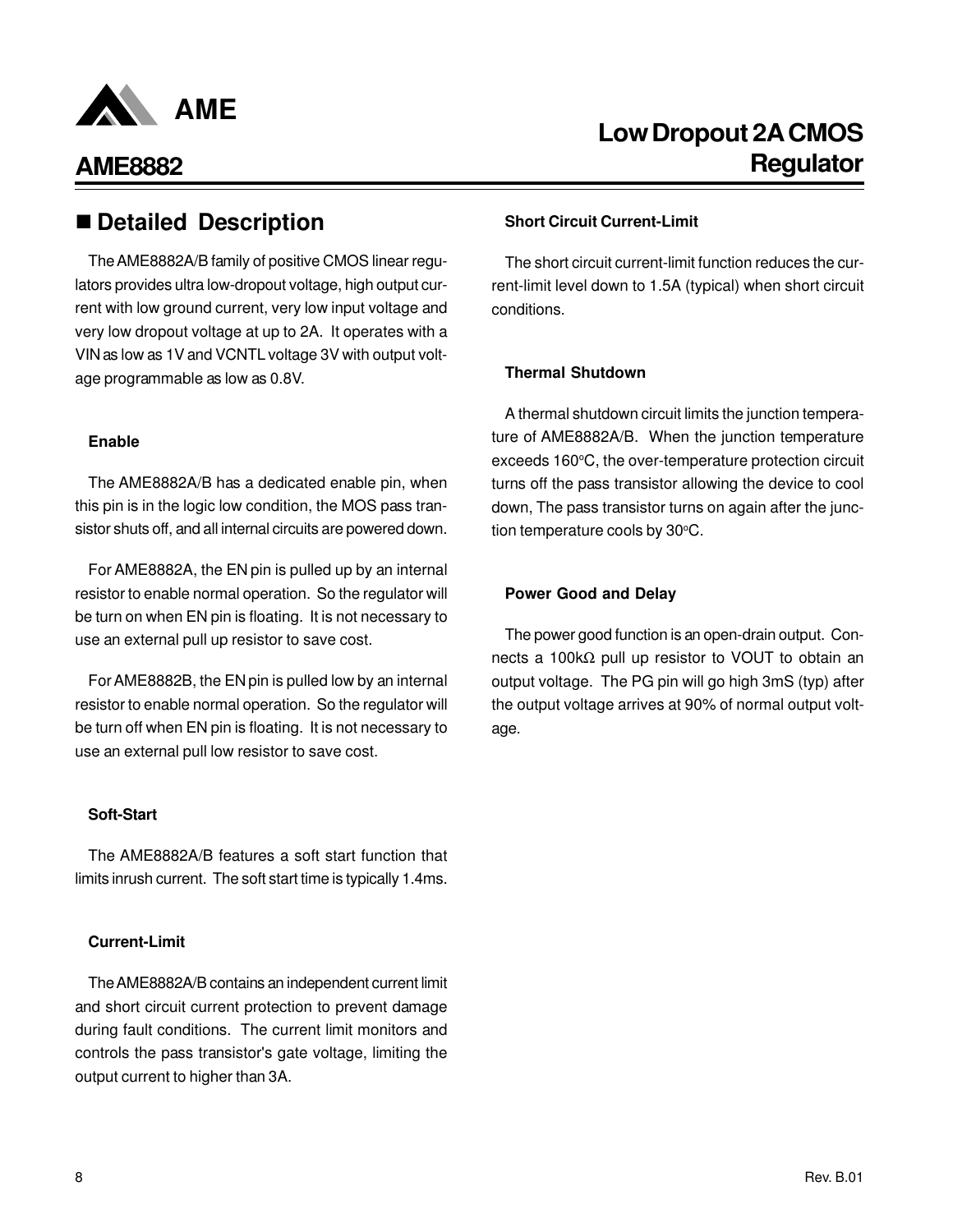

### n**Application Information**

### **Input Capacitor**

The input capacitance is at least 10µF located as close as possible to the IC is recommended.

### **Output Capacitor**

The AME8882A/B is stable with an output capacitor to ground of 10uF or greater.

The output capacitor selection is dependent on ESR (equivalent series resistance) and capacitance of the output capacitor over the desired operating temperature. The Ultra-low-ESR capacitors (such as ceramic chip capacitors) and low-ESR bulk capacitors (such as solid tantalum, POSCap, and Aluminum electrolytic capacitors) can all be used as output capacitors. For applications with large load current transitions, low-ESR bulk capacitors are normally recommended. Decoupling ceramic capacitors must be placed as close as possible to the load and ground pins. The impedance of the layout must be minimized.

### **Setting Output Voltage**

The output voltage is programmed by the resistor divider connected to the FB pin. The output voltage is given by the following equation:

$$
V_{OUT} = 0.8V \times \frac{(R1 + R2)}{R2}
$$

The feedback resistor of resistance value support > 100K ohm and no require forward capacitor.

## **Low Dropout 2A CMOS Regulator**

### **Power Dissipation**

The power dissipation is defined as

 $P_{D} = (V_{IN} - V_{OUT}) \times I_{OUT} + V_{IN} \times I_{Q}$ 

The maximum power dissipation depends on the thermal resistance of IC package, PCB material & PCB design (The copper area of pad), the rate of surrounding airflow and temperature difference between junction and ambient.

The maximum power dissipation can be calculated by the following formula:

$$
P_{D(MAX)} = \frac{(T_J - T_A)}{\theta_M}
$$

Note: Operation junction temperature not exceed 125°C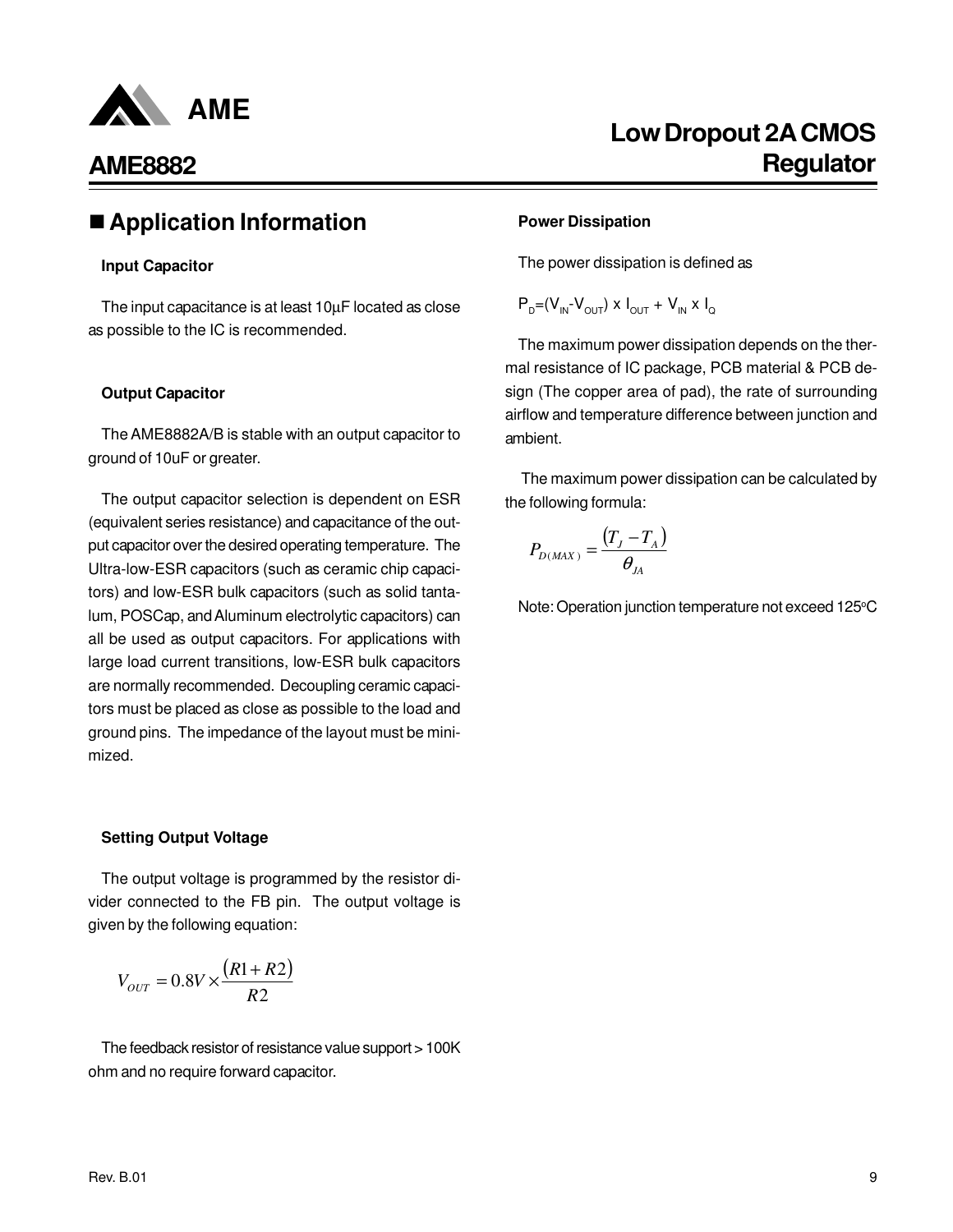

# **Low Dropout 2A CMOS AME8882 Regulator**

## ■ Characterization Curve



### **Load Transient Response Load Transient Response**







**Time(500**µ**s/Div)**



**Time(500**µ**s/Div)**



**Time(500**µ**s/Div)**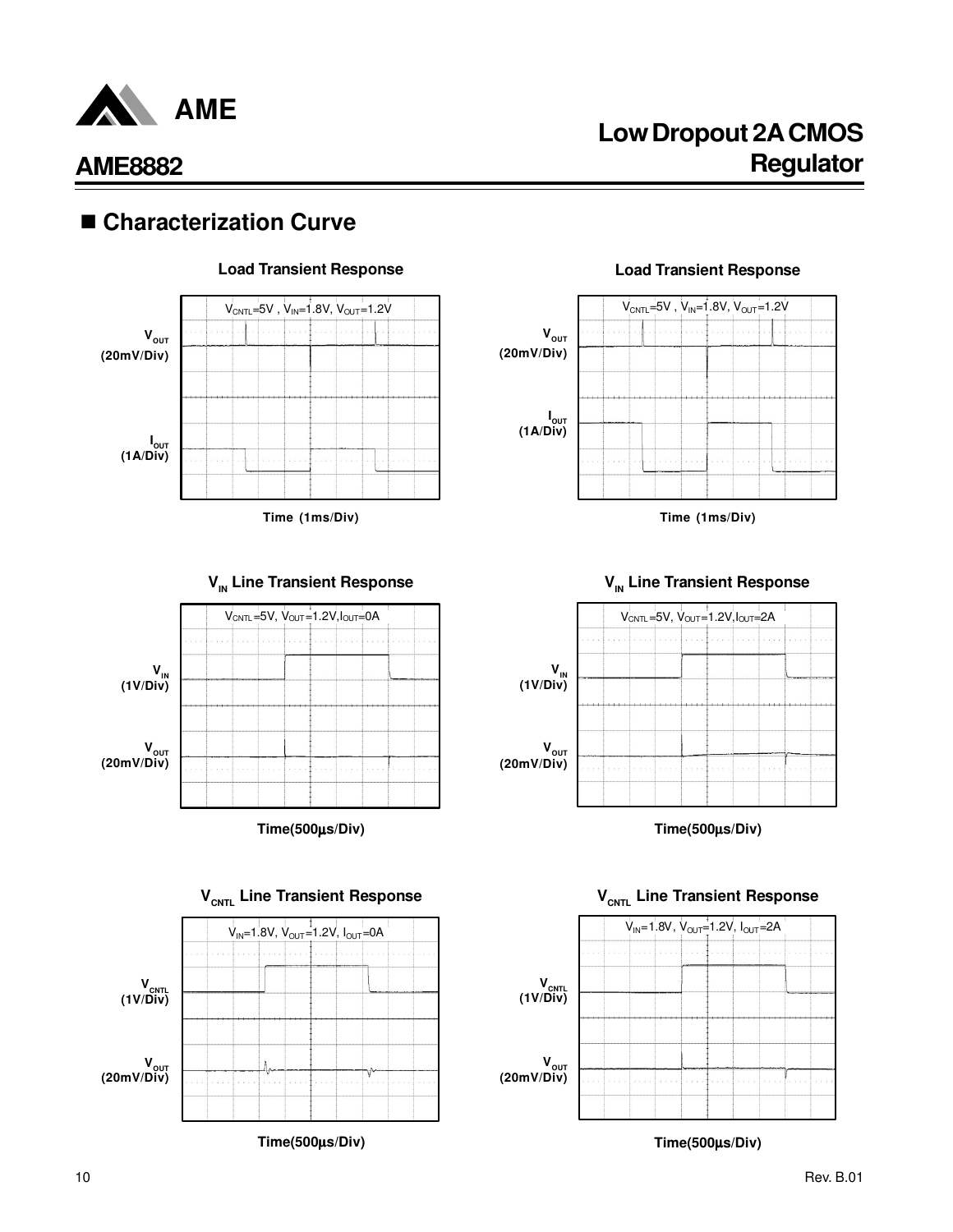

## **Low Dropout 2A CMOS Regulator**

# ■ Characterization Curve (Contd.)







**VCNTL (5V/Div)**  $I_{\text{OUT}}=2A$ 

 $V_{OUT}$ **(1V/Div) PG (1V/Div)**

**IIN (2A/Div)**



**Over Current Protection Dropout Voltage vs. Load Current & Temperature**



**Start Up form Enable Start Up form V**<sup>CNTL</sup>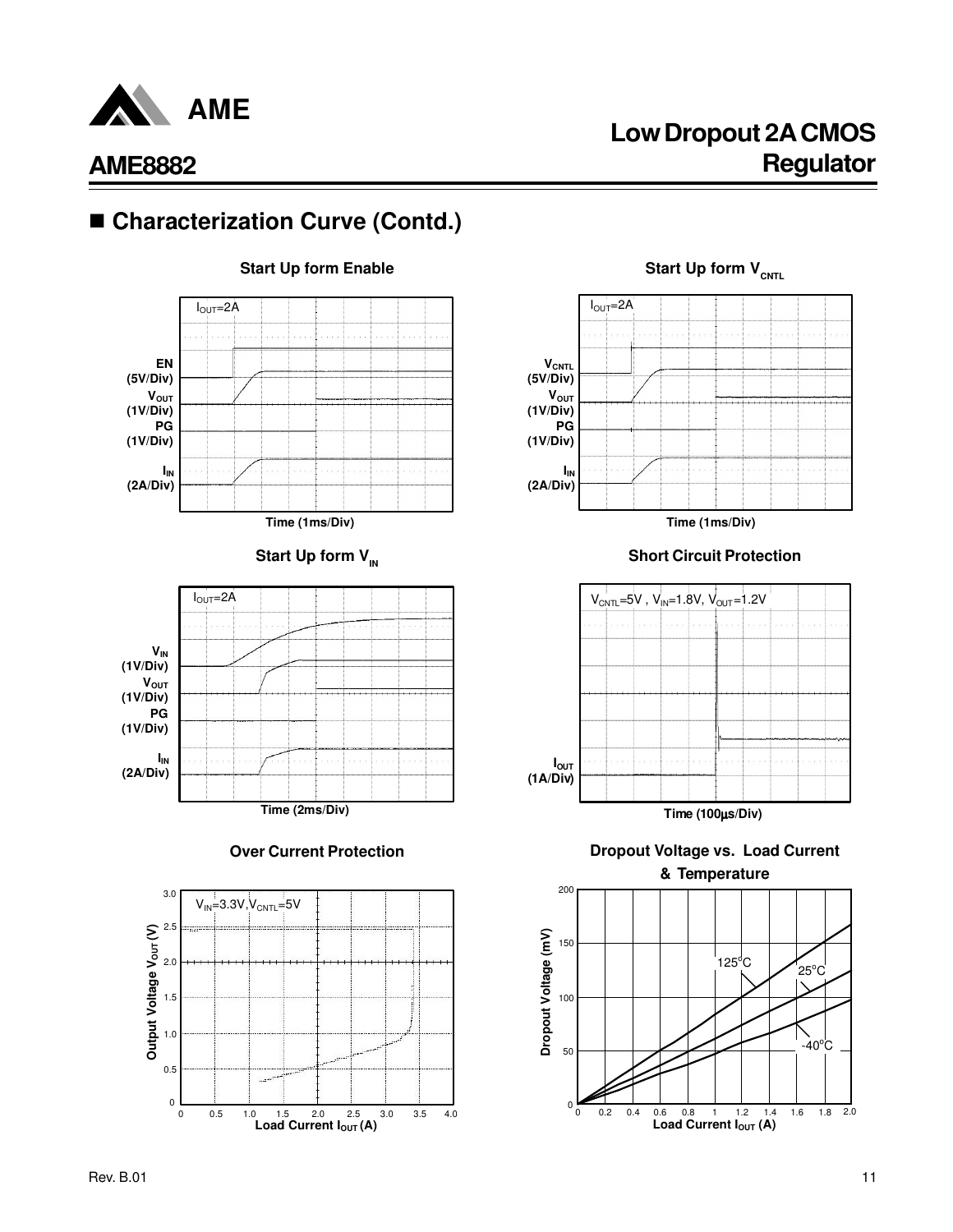

# **Low Dropout 2A CMOS AME8882 Regulator**

# ■ Characterization Curve (Contd.)





**Temperature(<sup>o</sup>C)**

**Short Circuit Current**





**VCNTL POR Threshold Voltage vs. Temperature**



**Temperature(<sup>o</sup>C)**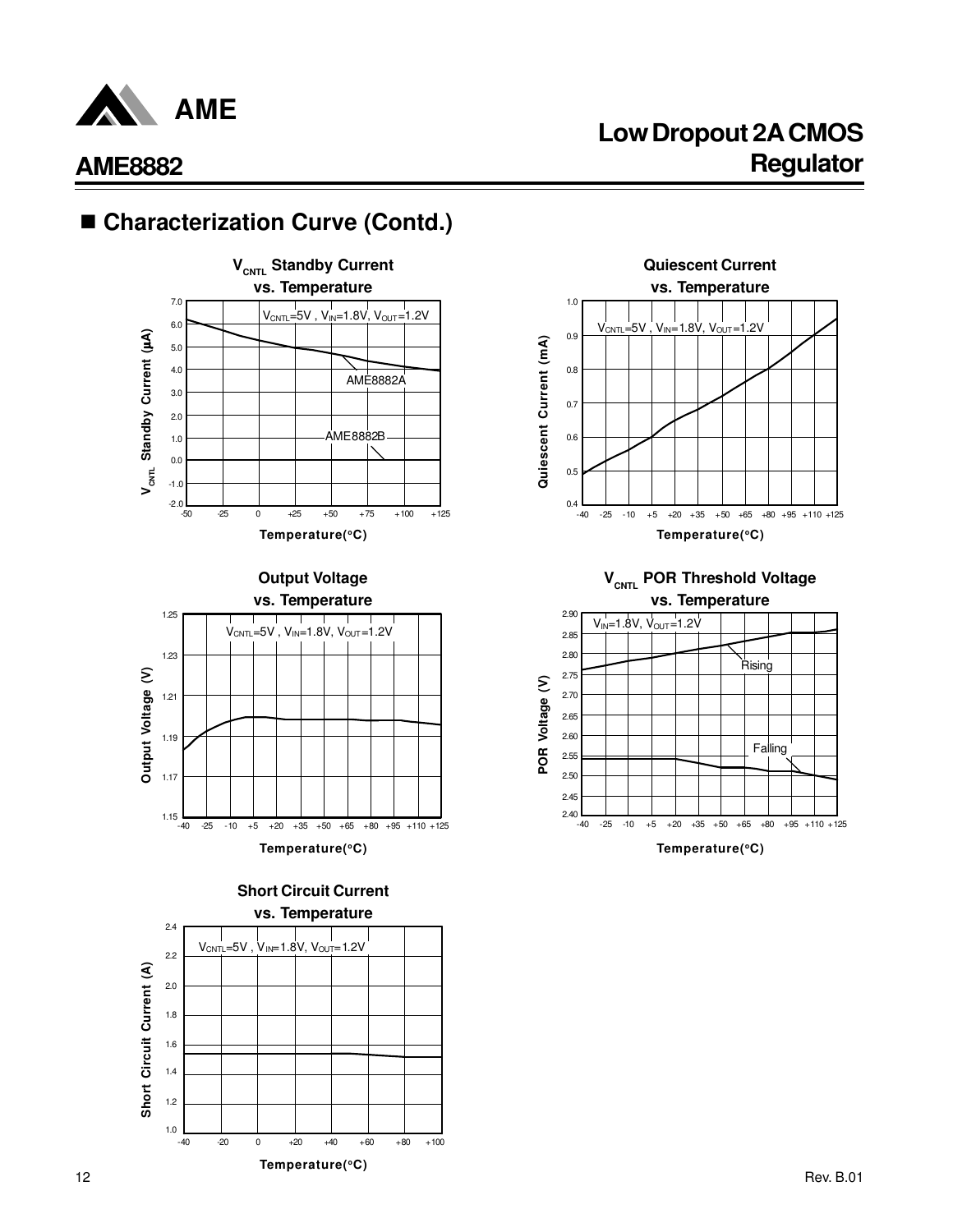

## n **Tape and Reel Dimension**

**SOP-8/PP**



**Carrier Tape, Number of Components Per Reel and Reel Size**

| Package  | <b>Carrier Width (W)</b> | Pitch (P)        | Pitch (P0)       | <b>Part Per Full Reel</b> | <b>Reel Size</b> |
|----------|--------------------------|------------------|------------------|---------------------------|------------------|
| SOP-8/PP | $12.0 \pm 0.1$ mm        | $8.0 \pm 0.1$ mm | $4.0 \pm 0.1$ mm | 2500pcs                   | $330±1$ mm       |

### **DFN-10B (3mmx3mmx0.75mm)**



**Carrier Tape, Number of Components Per Reel and Reel Size**

| Package                 | <b>Carrier Width (W)</b> | Pitch (P)        | Pitch (P0)       | <b>Part Per Full Reel</b> | <b>Reel Size</b> |
|-------------------------|--------------------------|------------------|------------------|---------------------------|------------------|
| DFN-10B<br>(3x3x0.75mm) | $12.0 \pm 0.1$ mm        | $4.0 \pm 0.1$ mm | $4.0{\pm}0.1$ mm | 3000pcs                   | $330±1$ mm       |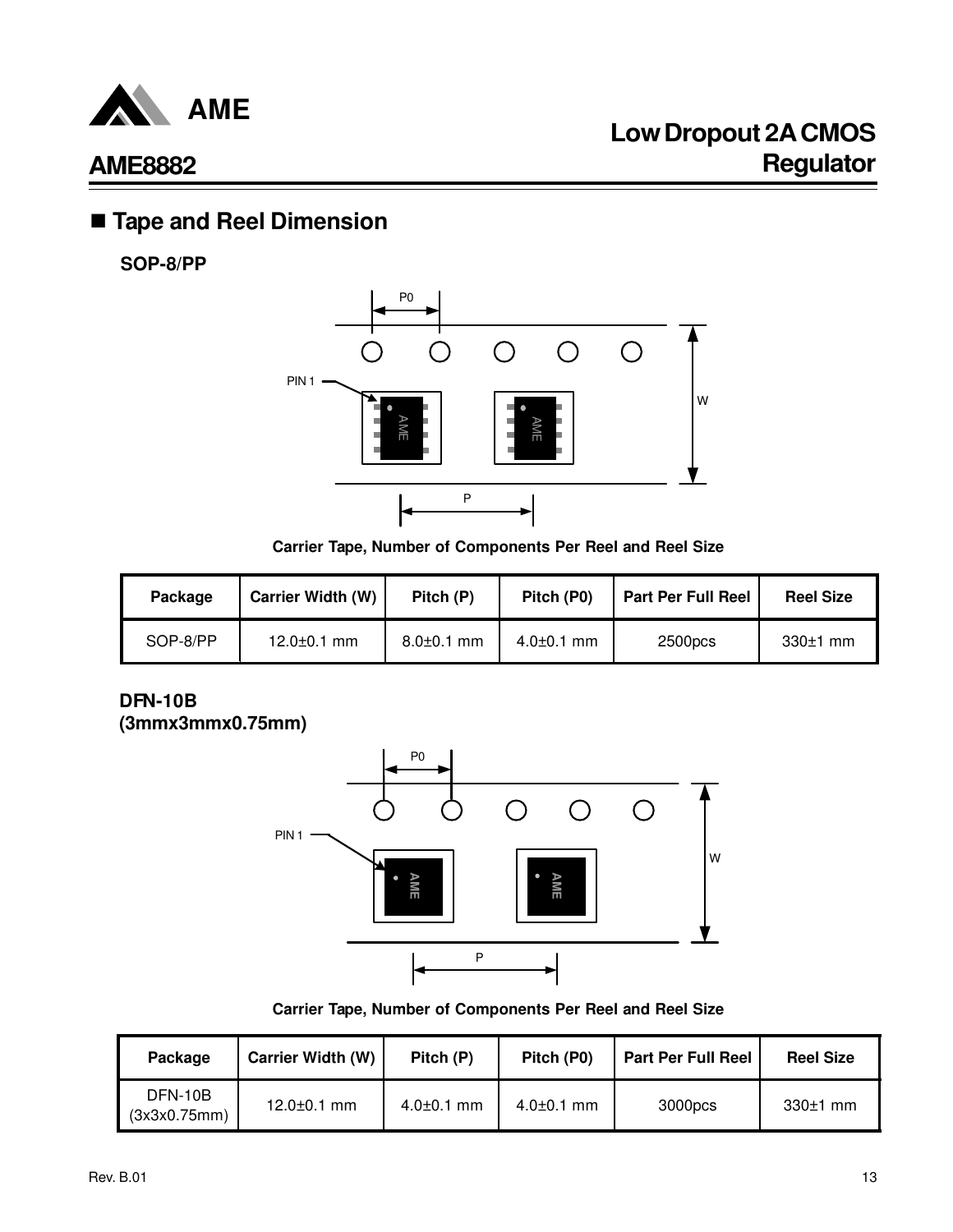

# n **Package Dimension**

**SOP-8/PP**



| <b>SYMBOLS</b> |             | <b>MILLIMETERS</b>     |             | <b>INCHES</b> |
|----------------|-------------|------------------------|-------------|---------------|
|                | <b>MIN</b>  | <b>MAX</b>             | <b>MIN</b>  | <b>MAX</b>    |
| A              | 1.350       | 1.750                  | 0.053       | 0.069         |
| A1             | 0.000       | 0.150                  | 0.000       | 0.006         |
| А2             | 1.350       | 1.600                  | 0.053       | 0.063         |
| C              | 0.100       | 0.250                  | 0.004       | 0.010         |
| Е              | 3.750       | 4.150                  | 0.148       | 0.163         |
| E1             | 5.700       | 6.300                  | 0.224       | 0.248         |
| L1             | 0.300       | 1.270                  | 0.012       | 0.050         |
| b              | 0.310       | 0.510                  | 0.012       | 0.020         |
| D              | 4.720       | 5.120                  | 0.186       | 0.202         |
| e              |             | 1.270 BSC<br>0.050 BSC |             |               |
| θ              | $0^{\circ}$ | $8^{\circ}$            | $0^{\circ}$ | $8^{\circ}$   |
| E <sub>2</sub> | 2.150       | 2.513                  | 0.085       | 0.099         |
| D1             | 2.150       | 3.402                  | 0.085       | 0.134         |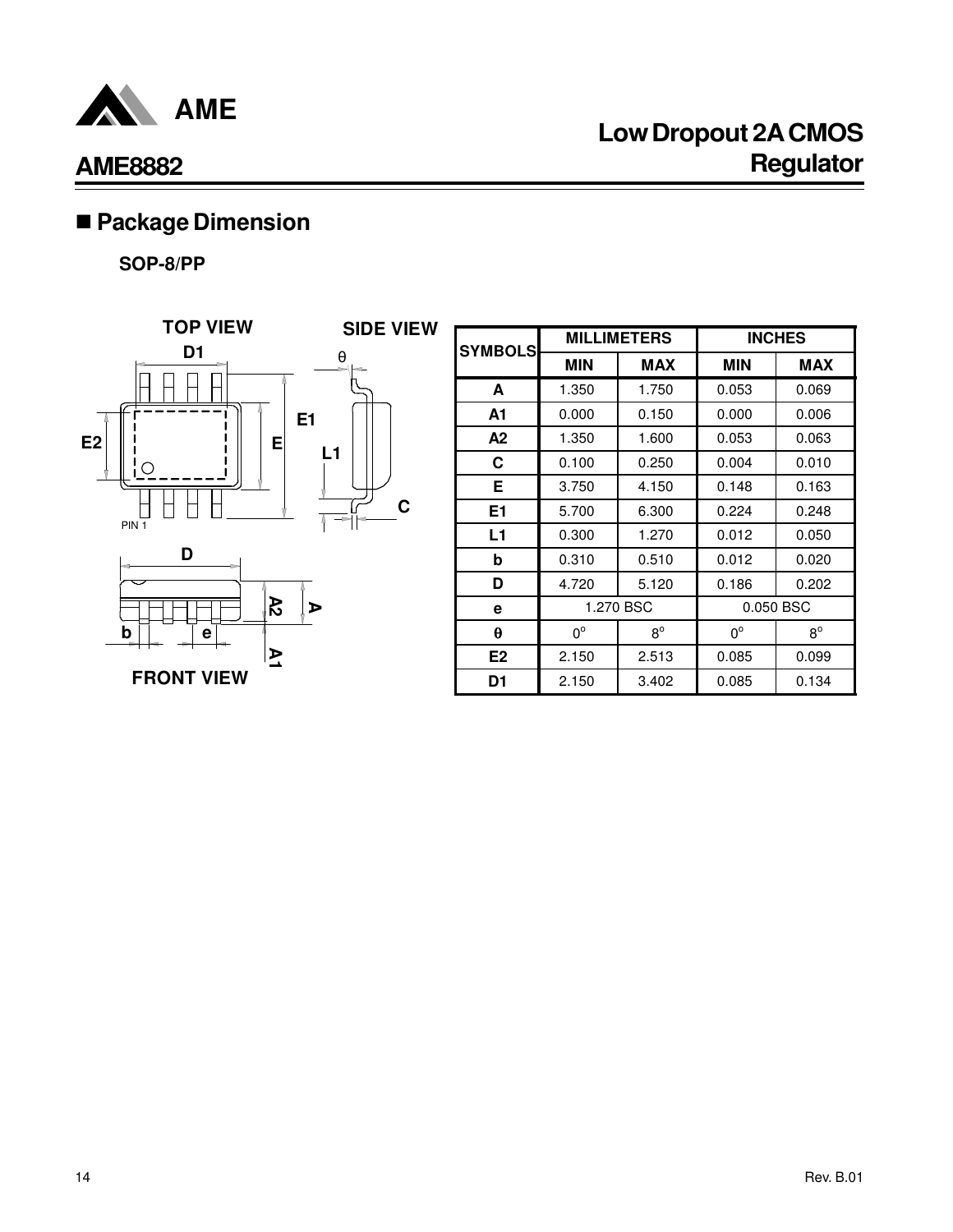

# n **Package Dimension**

### **DFN-10B**

**(3mmx3mmx0.75mm)**





**REAR VIEW**

| <b>SYMBOLS</b> |       | <b>MILLIMETERS</b> | <b>INCHES</b> |            |  |
|----------------|-------|--------------------|---------------|------------|--|
|                | MIN   | <b>MAX</b>         | MIN           | <b>MAX</b> |  |
| A              | 0.700 | 0.800              | 0.028         | 0.031      |  |
| D              | 2.900 | 3.100              | 0.114         | 0.122      |  |
| Е              | 2.900 | 3.100              | 0.114         | 0.122      |  |
| e              | 0.450 | 0.550              | 0.018         | 0.022      |  |
| D1             | 2.300 | 2.500              | 0.091         | 0.098      |  |
| E1             | 1.600 | 1.800              | 0.063         | 0.071      |  |
| b              | 0.180 | 0.300              | 0.007         | 0.012      |  |
| L              | 0.300 | 0.500              | 0.012         | 0.020      |  |
| G              | 0.153 | 0.253              | 0.006         | 0.010      |  |
| G1             | 0.000 | 0.050              | 0.000         | 0.002      |  |